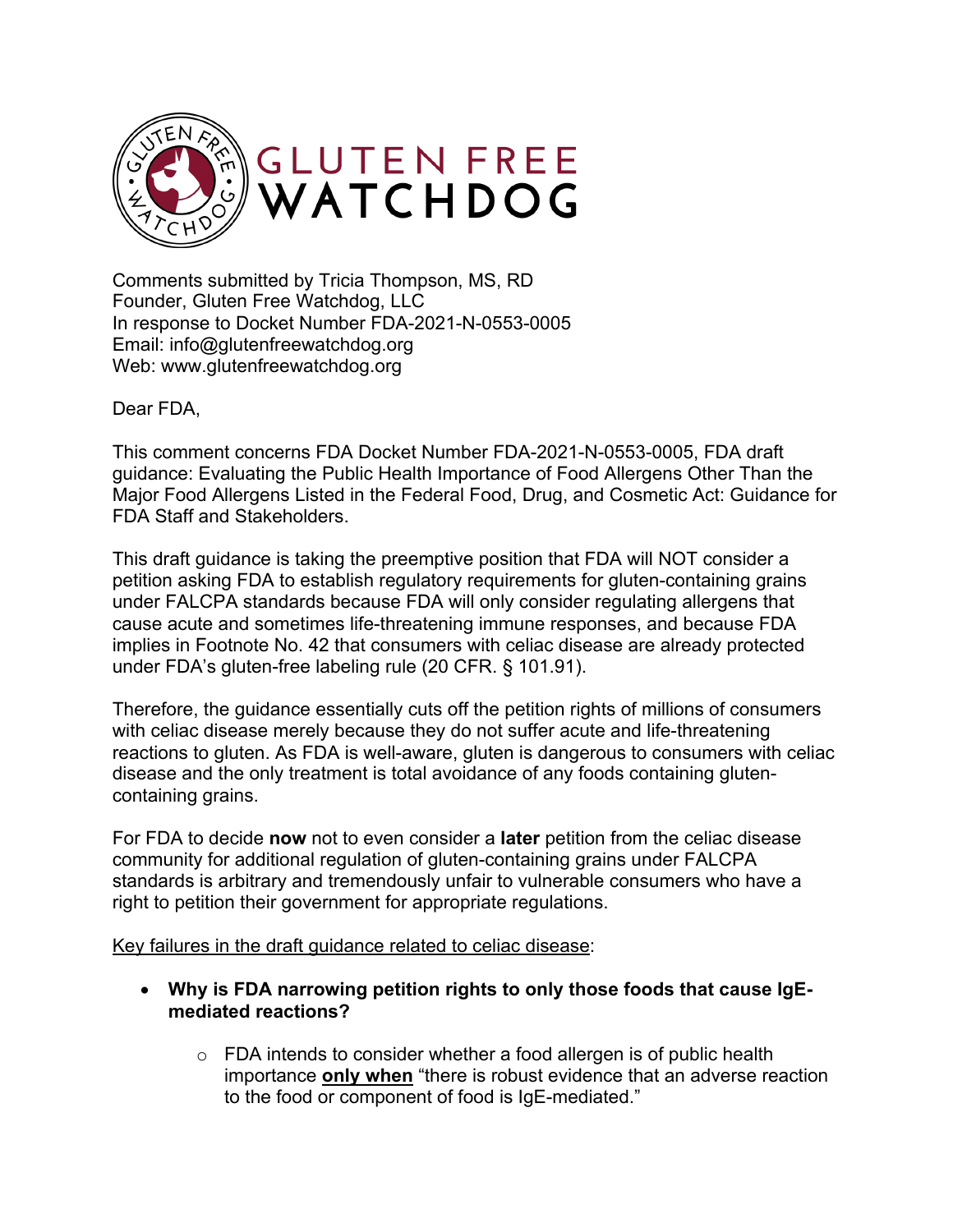- $\circ$  This creates an extremely narrow and unacceptable window for petitioning for additional regulations.
- **Why is FDA ignoring the May 10, 2021 allergen recommendations from the FAO/WHO Expert Committee regarding Risk assessment of Food Allergens for Codex (cited in the FDA draft guidance at Ref.45)?** 
	- o The Expert Committee, comprised of "scientists, regulators, physicians, clinicians, and risk managers from academia, government and the food industry," reviewed a list of allergens in existence since 1999 and "determined that only foods or ingredients that cause immune-mediated hypersensitivities such as IgE-mediated food allergies **and coeliac disease** should be included on the list of foods and ingredients . . . ." The Expert Committee then retained "cereals containing gluten" on the 1999 list of allergens whose presence should always be declared in the list of ingredients on a food label.
	- o If the FAO/WHO Committee Expert Committee thinks gluten-containing grains are harmful enough to the population (based on prevalence, severity and potency) to require mandatory disclosure, **how can FDA credibly decide now that it will not later consider a citizen petition on this very same topic?**
	- o FDA's Footnote No. 42 in the draft guidance references the gluten-free labeling rule (20 CFR. § 101.91) when discussing the FAO/WHO Committee recommendations, suggesting that FDA thinks that rule adequately addresses the concerns of consumers regarding gluten in the United States. It does not. See below.
	- o The United States is fairly unique in the world for NOT including glutencontaining grains within allergen legislation. See https://farrp.unl.edu/IRChart
- **Why has FDA already made up its mind that it will not impose additional regulations on gluten-containing grains beyond the gluten-free labeling rule?** 
	- $\circ$  In its draft guidance, FDA explains that it denied a 2008 citizen petition asking them to "[amend] … FALCPA to include barley and rye in the list of common allergens requiring disclosure on packaging" because it "did not include adequate information to show that rye and barley are common causes of severe IgE mediated food allergies."
	- $\circ$  FDA knows that gluten-containing grains do not cause these types of reactions in people with celiac disease and so therefore will not meet the guidance's narrow criteria.